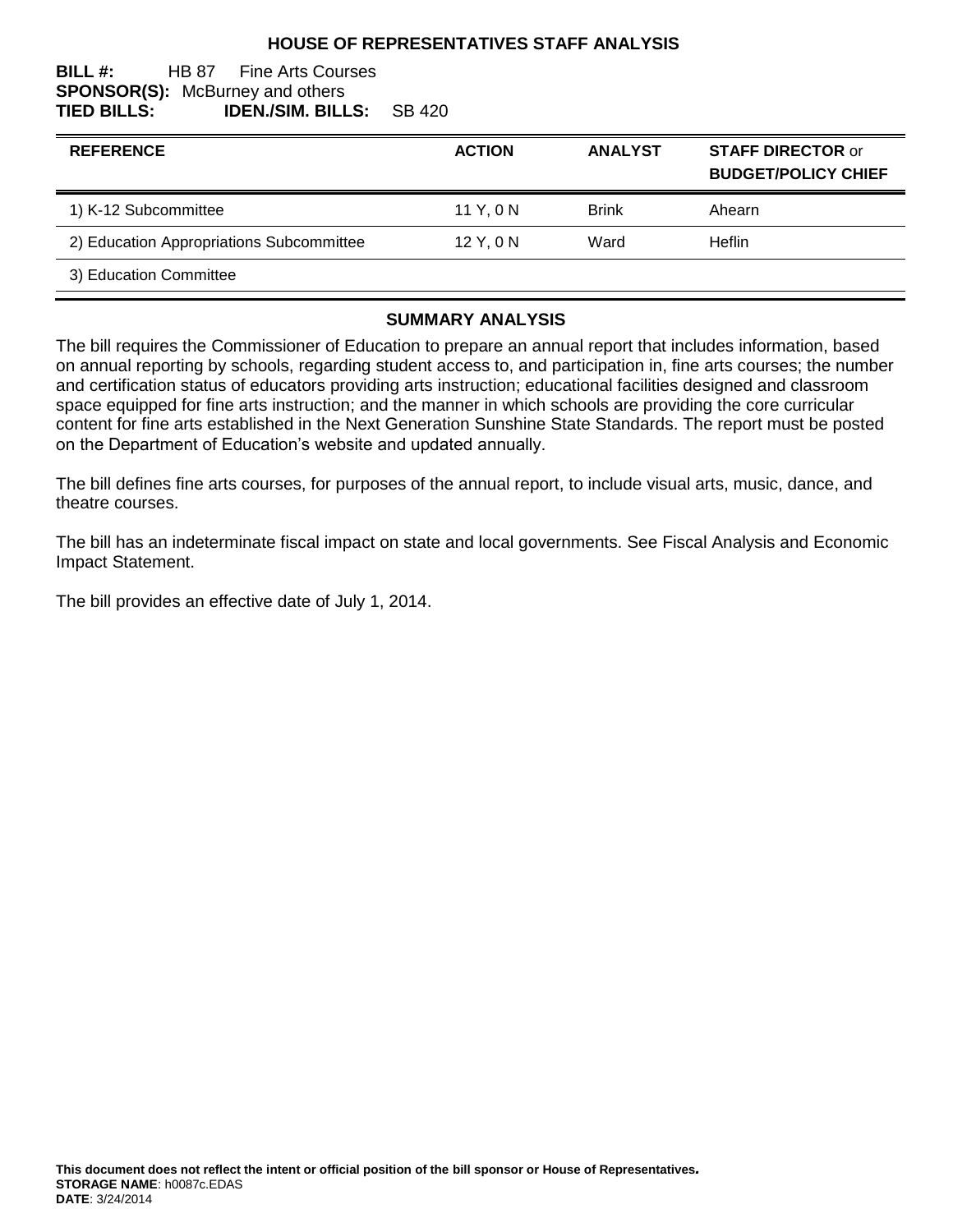### **FULL ANALYSIS**

# **I. SUBSTANTIVE ANALYSIS**

## A. EFFECT OF PROPOSED CHANGES:

### Present Situation

High school students are required to earn one credit in fine or performing arts, speech and debate, or a practical arts course that incorporates artistic content and techniques of creativity and imagination.<sup>1</sup> Eligible practical arts courses are identified in the Course Code Directory.<sup>2</sup> In addition, the state's academic standards are required to include standards for instruction for visual and performing arts. Such standards must include specific curricular content and include distinct grade level expectations for the core content knowledge and skills that a student is expected to have acquired by each individual grade level from kindergarten through grade five. The standards for grades six through 12 may be organized by grade clusters of more than one grade level.<sup>3</sup>

Some studies have indicated a correlation between instruction in fine and performing arts and student achievement in core academic subjects, including reading.<sup>4</sup>

The Commissioner of Education (commissioner) is required to file various annual reports relating to certain aspects of public K-12 education in Florida. For example, the commissioner must annually report statewide assessment results for the state, school districts, and schools. The annual report must describe the performance of each public school and its major student populations, and include the percent of students performing at or above grade level and making a year's worth of progress in reading and mathematics.<sup>5</sup> However, no reporting requirements exist with respect to instruction in fine or performing arts.

### Effect of Proposed Changes

The bill requires the commissioner to prepare an annual report that includes information, based on annual reporting by schools, regarding student access to, and participation in, fine arts courses; the number and certification status of educators providing arts instruction; educational facilities designed and classroom space equipped for fine arts instruction; and the manner in which schools are providing the core curricular content for fine arts established in the Next Generation Sunshine State Standards. The report must be posted on the Department of Education's website and updated annually.

The bill defines fine arts courses, for purposes of the annual report, to include visual arts, music, dance, and theatre courses.

# B. SECTION DIRECTORY:

Section 1. Creates s. 1003.4995, F.S., requiring the Commissioner of Education to prepare an annual report relating to student access to and participation in fine arts courses and information on educators, facilities, and instruction in such courses.

Section 2. Provides an effective date of July 1, 2014.

 $\overline{a}$ 

<sup>1</sup> Section 1003.4282(2)(a)5., F.S.

<sup>2</sup> Florida Department of Education, Course Code Directory and Instruction Personnel Assignments, *available at* https://www.fldoe.org/articulation/CCD/files/PACourses1314.pdf.

<sup>3</sup> Section 1003.41(2)(e), F.S.

<sup>4</sup> *See, e.g.,* The President's Committee on the Arts and The Arts Education Partnership, *Champions of Change: The Impact of the Arts on Learning* (1999), *available at* http://artsedge.kennedy-center.org/champions/pdfs/ChampsReport.pdf; James S. Catterall, *et al*, National Endowment for the Arts, *The Arts and Achievement in At-Risk Youth: Findings from Four Longitudinal Studies* (2012), *available at* http://www.nea.gov/research/Arts-At-Risk-Youth.pdf .